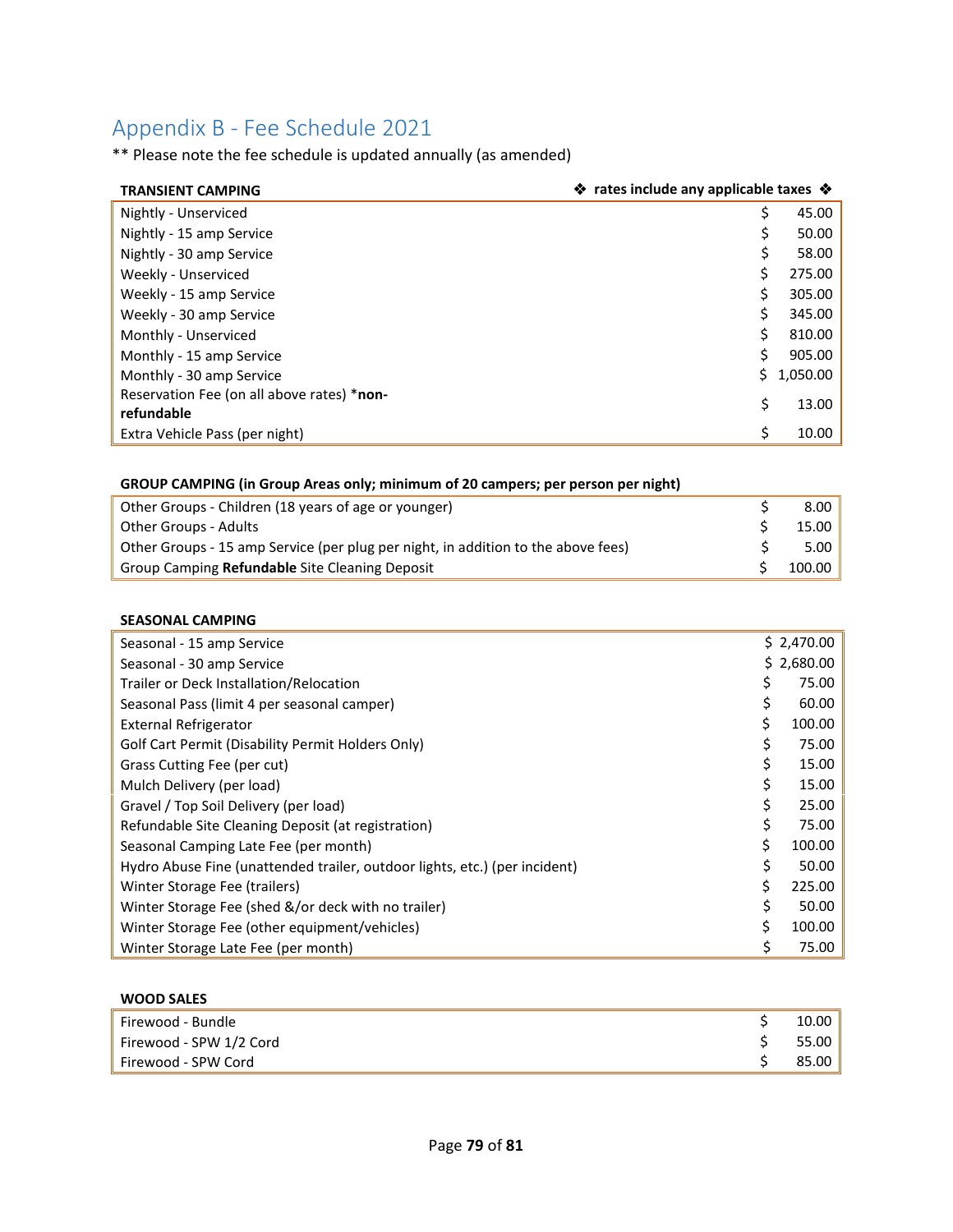## **LIQUID WASTE REMOVAL**

| Sewage Pumping Service (per pump)                                                   | 50.00       |
|-------------------------------------------------------------------------------------|-------------|
| Sewage Pumping Unscheduled / Emergency Service (per pump)                           | 100.00      |
| Sewage Pumping Service - Bi-Weekly                                                  | 275.00      |
| Sewage Pumping Service - Weekly                                                     | 525.00      |
| Sewage Pumping Service - Second Tank                                                | 50% of rate |
| Dumping Station (per use) *fee applies to group camping, unserviced camping, & non- | 50.00       |
| camping units                                                                       |             |

| ❖ rates include any applicable taxes ❖<br>DAY USE FEES     |  |        |
|------------------------------------------------------------|--|--------|
| Seasonal Pass                                              |  | 80.00  |
| Bus Day Pass / Group Car Pass (up to 8 cars) <sup>48</sup> |  | 80.00  |
| Vehicle Day Pass                                           |  | 10.00  |
| Vehicle (Day Use Fee Box only) * donation box              |  | 7.00   |
| Trail Fee (per person) * donation box                      |  | 3.00   |
| Per Person                                                 |  | 3.00   |
| Cross Country/Track & Field (schools only)                 |  | 3.00   |
| Charity/Fundraising entrance fee *\$40.00 minimum          |  | 3.00   |
| Wagon Rides (per hour) *1 hour minimum                     |  | 200.00 |

### **CANOE / KAYAK RENTALS**

| Half Day (up to 4 hrs.)         | 40.00 |
|---------------------------------|-------|
| Full Day (after 4 hrs.)         | 75.00 |
| Refundable Deposit (per vessel) | 20.00 |

|  | FACILITY RENTALS * plus entry fee of \$10.00 per vehicle and/or group camping fees |  |
|--|------------------------------------------------------------------------------------|--|
|--|------------------------------------------------------------------------------------|--|

| Pavilions - North or South            | 90.00  |
|---------------------------------------|--------|
| Portable Pavilion (Large - 18' x 30') | 120.00 |
| Portable Pavilion (Small - 10' x 20') | 60.00  |
| Stage                                 | 500.00 |
| Concession Booth or Pancake House     | 200.00 |

| <b>SPRINGWATER SCHOOL HOUSE RENTAL</b>                                                   |        |
|------------------------------------------------------------------------------------------|--------|
| School House - In Season *plus entry fee of \$10.00 per vehicle and/or group camping fee | 120.00 |
| School House - Off-Season DAY USE (flat rate)                                            | 150.00 |
| School House - Off-Season OVERNIGHT (flat rate)                                          | 200.00 |
| Lost / Misplaced Key Charge                                                              | 25.00  |

| EDUCATION PROGRAMS (per student; minimum class fee of \$100.00) |  |  |
|-----------------------------------------------------------------|--|--|
|-----------------------------------------------------------------|--|--|

| Outdoor / Mobile Education - One Program                | 9.00 |
|---------------------------------------------------------|------|
| Outdoor / Mobile Education – Each Additional Program(s) | 5.00 |

<span id="page-1-0"></span>48 As per Motion LMC #02/2021